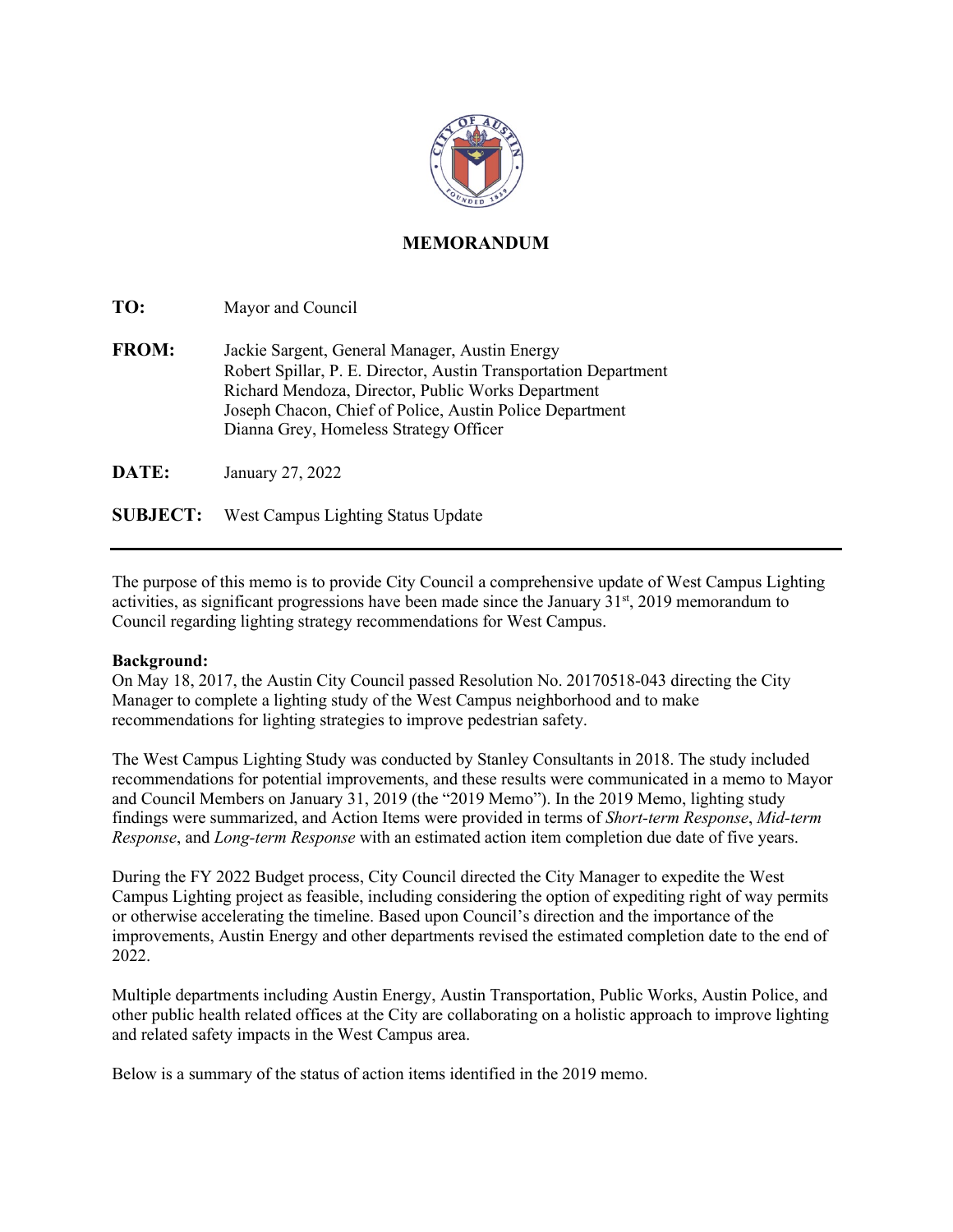## **Responsive Actions – Identified in the 2019 Memo:**

• **Action #1 –** *Short Term Recommendation***:** Repair of non-functioning lighting fixtures and trimming of vegetation obstructing existing lighting.

**Response:** Austin Energy (AE) completed lighting fixture repair in 2019. Additionally, the Vegetation trimming was also completed in 2019 by the Austin Energy Vegetation management group. Where applicable, the City has sent notification letters to property owners with issues affecting lighting. Public Works Department Forestry team has also continued to work with and educate homeowners about private tree maintenance responsibilities.

Fixture repair and maintenance is an ongoing and a year-round recurring activity. In support of personnel and public safety, Austin Energy performs enhanced maintenance during school holiday/seasonal breaks when maintenance activity is safer due to reduced vehicle and pedestrian traffic.

• **Action #2 -** *Mid Term Recommendation***:** The 2019 Memo stated that the City will allocate funding in its 5-year Capital Spending Plan for 2019-2023 and Fiscal Year 2019 Operating Budget, for new lighting in the West Campus study area. It stated that this work would be done in a phased approach, prioritizing improvements at locations based on the degree of lighting deficiencies identified in the study, followed by locations with crime and crash history, and location identified by the community as part of this study's community outreach efforts.

**Response:** The original 2019 estimate for a 5-year completion (2019 to 2024) was expedited with the goal of completing this work by the end of 2022. Enhanced Austin Energy budget allocations for 2021/2022 are in place based upon projected expenditures. Additional budget dollars may be required once detailed electrical designs for all phases of the project are complete.

The Austin Energy Design Group completed an update to the lighting study in 2020 with an emphasis on new commercial developments.

In support of immediate lighting improvements, the following actions have been completed:

439 "Cobra" head style streetlights have been upgraded to LED lighting, providing enhanced illumination as compared to the previous non-LED lighting technology.

Developing an accelerated LED re-lamping schedule for all city lighting on streets in West Campus. LED lights can improve the amount and quality of light in the West Campus area.

511 Decorative Streetlights have been identified for retrofit with LED inserts in 2022.

Austin Police Department (APD) and University of Texas Police Department (UTPD) have open lines of communications and regularly discuss campus-area safety. To supplement the recommended lighting improvements in West Campus, APD, UTPD and DPS will continue to build on existing partnerships related to information sharing and community outreach, enhancing the combined law enforcement presence in West Campus and improving safety for pedestrians in the neighborhood. With the partnership, all three agencies often respond to calls for service when they border UT property. APD has increased directed patrols utilizing patrol units, ATVs and foot patrol – these are done randomly throughout different times of the day.